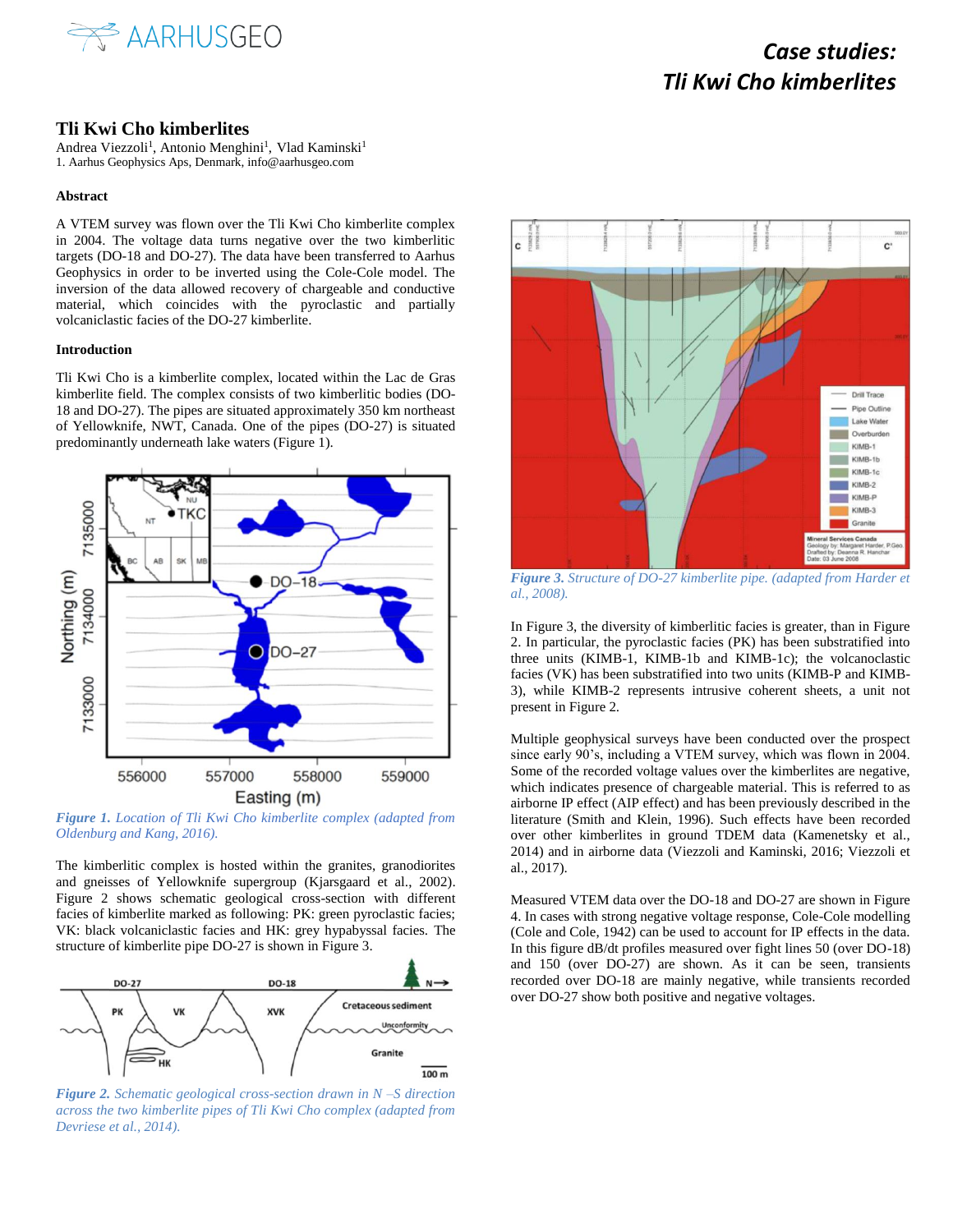

# *Case studies: Tli Kwi Cho kimberlites*



*Figure 4. Recorder VTEM voltages over line 50 (DO-18) and line 150 (DO-27).*

### **SCI inversion in IP mode**

In 2016, the VTEM data set flown over the Tli Kwi Cho complex was transferred to Aarhus Geophysics. The data were inverted using Spatially Constrained Inversion approach (SCI, Viezzoli et al., 2008), modified as per Fiandaca et al. (2012) in order to accommodate Cole-Cole modelling. The results of the inversion were incorporated in Geoscene 3D (Figures 5 and 6).

In Figure 5 an interpolated resistivity section is shown over DO-27 kimberlite, while the recovered chargeability is shown in Figure 6. It should be however mentioned, that the depth of investigation (DOI) is different for these parameters and therefore the interpreted depth of chargeability distribution is smaller.

Recovered physical properties were further used to construct shells set to 200 Ohm m for resistivity (Figure 7) and to 120 mV/V for chargeability (Figure 8).



*Figure 5. Interpolated electrical resistivity recovered from IP-mode SCI inversion of VTEM data flown over DO-27 kimberlite.*



*Figure 6. Interpolated chargeability recovered from IP-mode SCI inversion of VTEM data flown over DO-27 kimberlite.*